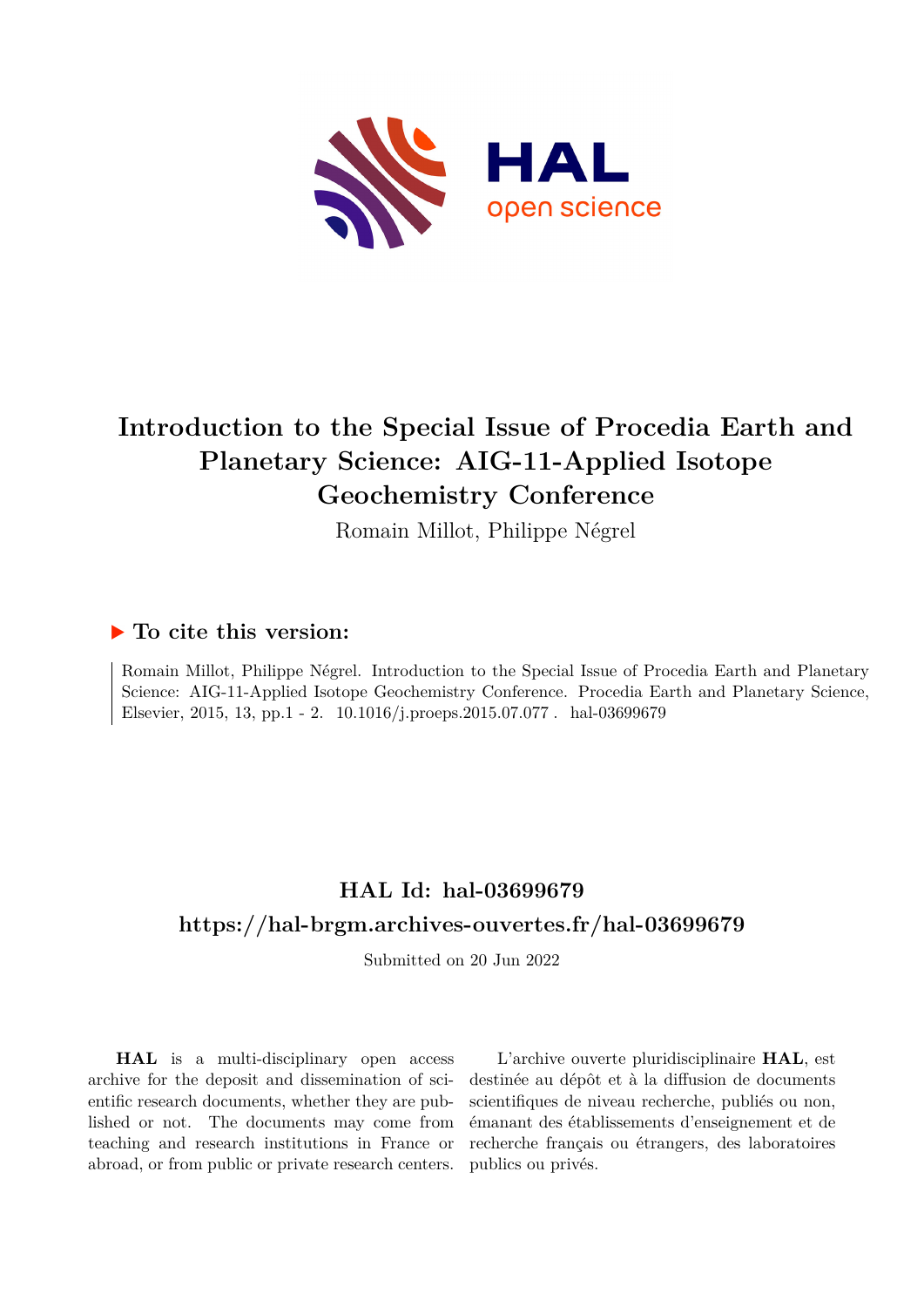

Available online at www.sciencedirect.com



**Procedia Earth and Planetary Science** 

Procedia Earth and Planetary Science 13 (2015)  $1 - 2$ 

#### 11th Applied Isotope Geochemistry Conference, AIG-11 BRGM

## Introduction to the Special Issue of Procedia Earth and Planetary Science:

### AIG-11-Applied Isotope Geochemistry Conference



Romain Millot and Philippe Négrel

*BRGM, Laboratory Division - Orléans, France*

(http://creativecommons.org/licenses/by-nc-nd/4.0/). Peer-review under responsibility of the scientific committee of AIG-11. © 2015 Published by Elsevier B.V. This is an open access article under the CC BY-NC-ND license

The 11<sup>th</sup> International Symposium on Applied Isotope Geochemistry (AIG-11) was held from 21 to 25 September 2015 at the French Geological Survey (BRGM) in Orléans, France. The purpose of this international conference was to bring together specialists in the different fields related to applied isotope geochemistry, to present state-of-the-art of developments as well as key examples of application and to promote exchange of ideas between scientists.

Applied Isotope Geochemistry (AIG) is a working group of the International Association of GeoChemistry (IAGC). The aim of the 11th Applied Isotope Geochemistry conference was to provide a forum where a wide range of applications of isotope analyses in geosciences and related fields were presented. A special focus has been put on water resources, as the downstream Loire River is scheduled to become a Unesco World Heritage site and to join the Natura 2000 network.

The AIG-11 conference covered contributions on a wide range of the related topics including:

• technological achievements and their applications concerning the use of isotopes in environmental geochemistry

- isotope hydrology as a tool for water supply policy, paleoclimatology and paleo-environmental changes
- recent applications and developments in dendroisotopes

• applications for understanding ecosystem behavior and function

• isotopic tools applied to degradation of organic contaminants (including biodegradation and non-biotic processes, Passive Barriers...)

• gas isotope geochemistry